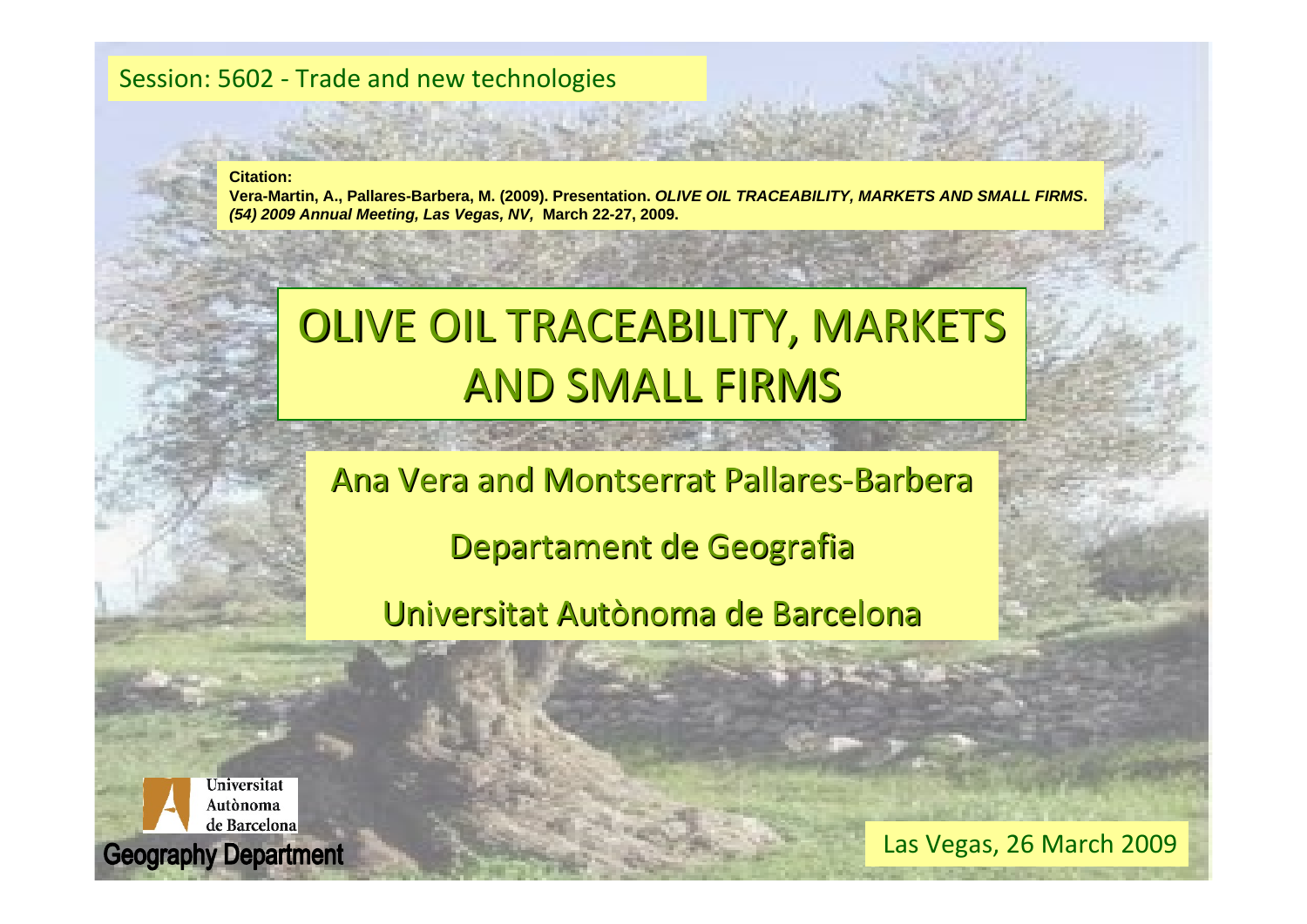#### OBJECTIVE

- To evaluate how social responsible agro-industry firms are concerned with respect to the quality of their product traceability; and how the new Corporate Social Responsible (CSR) firm has spatial implications in this new way of producing

- To discuss how the value added-chain producing high-standards of food products has to crop out to demonstrate corporate social responsibility, not only with its traceability line but also with potential health impact to clients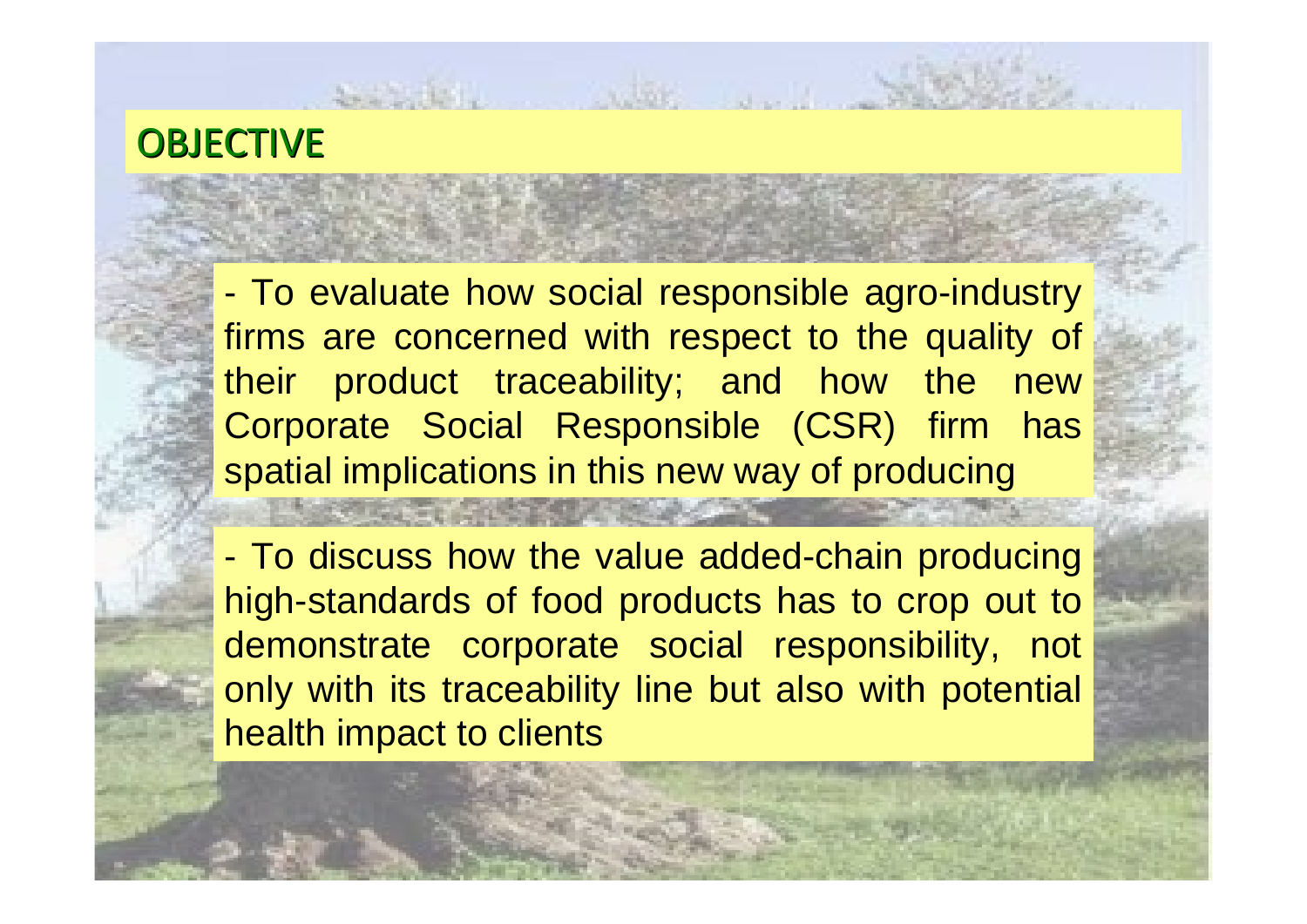#### RESEARCH QUESTIONS 1: SRP, assumptions

- - Market and high quality products --- Social Responsible Products (SRP)
- -Product traceability
- -SRP and potential health gaining for clients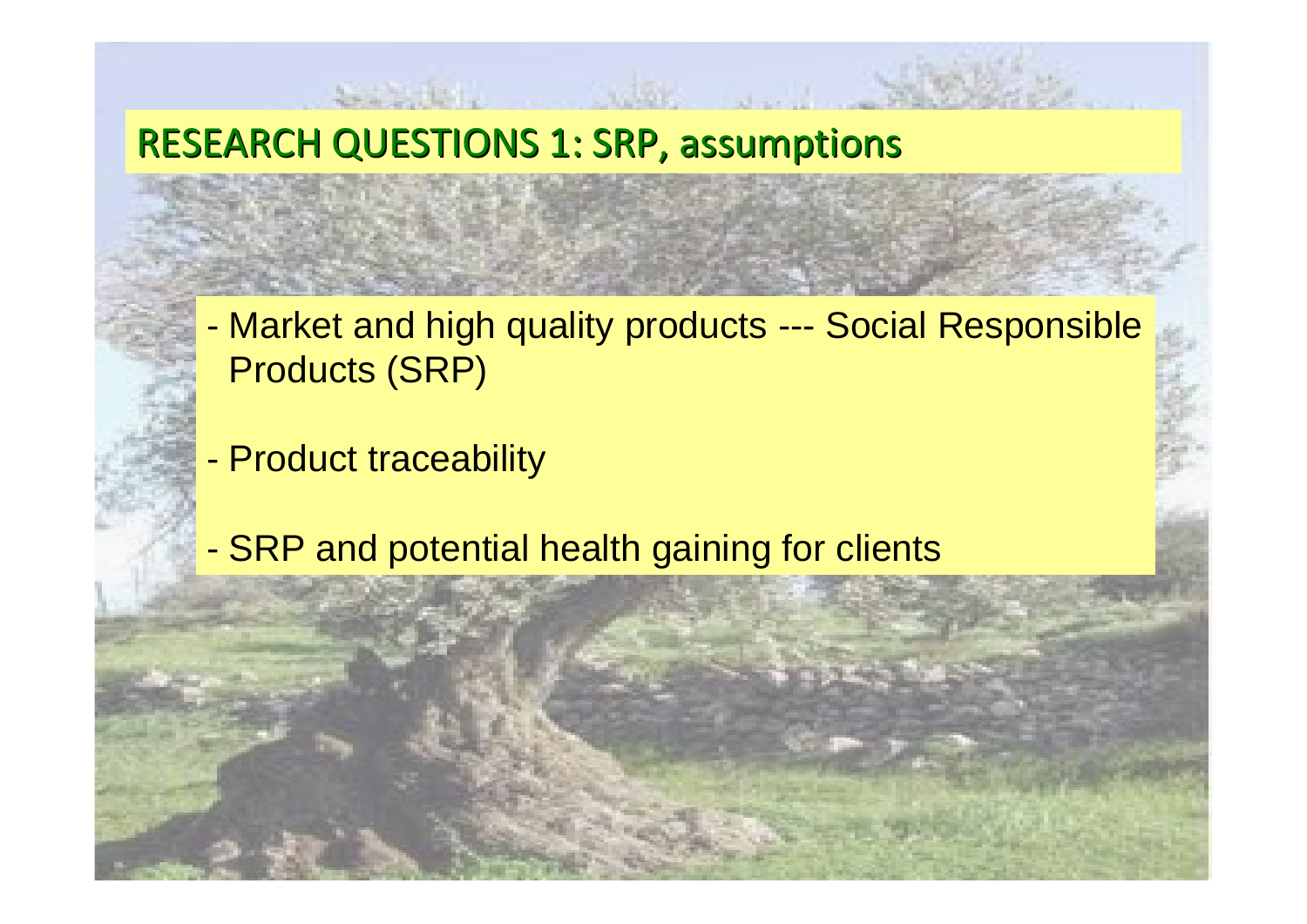# RESEARCH QUESTIONS 2: Costs of production, good practices in production

- - Traceability of the production chain: each step of production must be socially responsible
- - High quality agro-industry products have higher cost of production, which is and it will be reflected in the final price of the product
- -The clients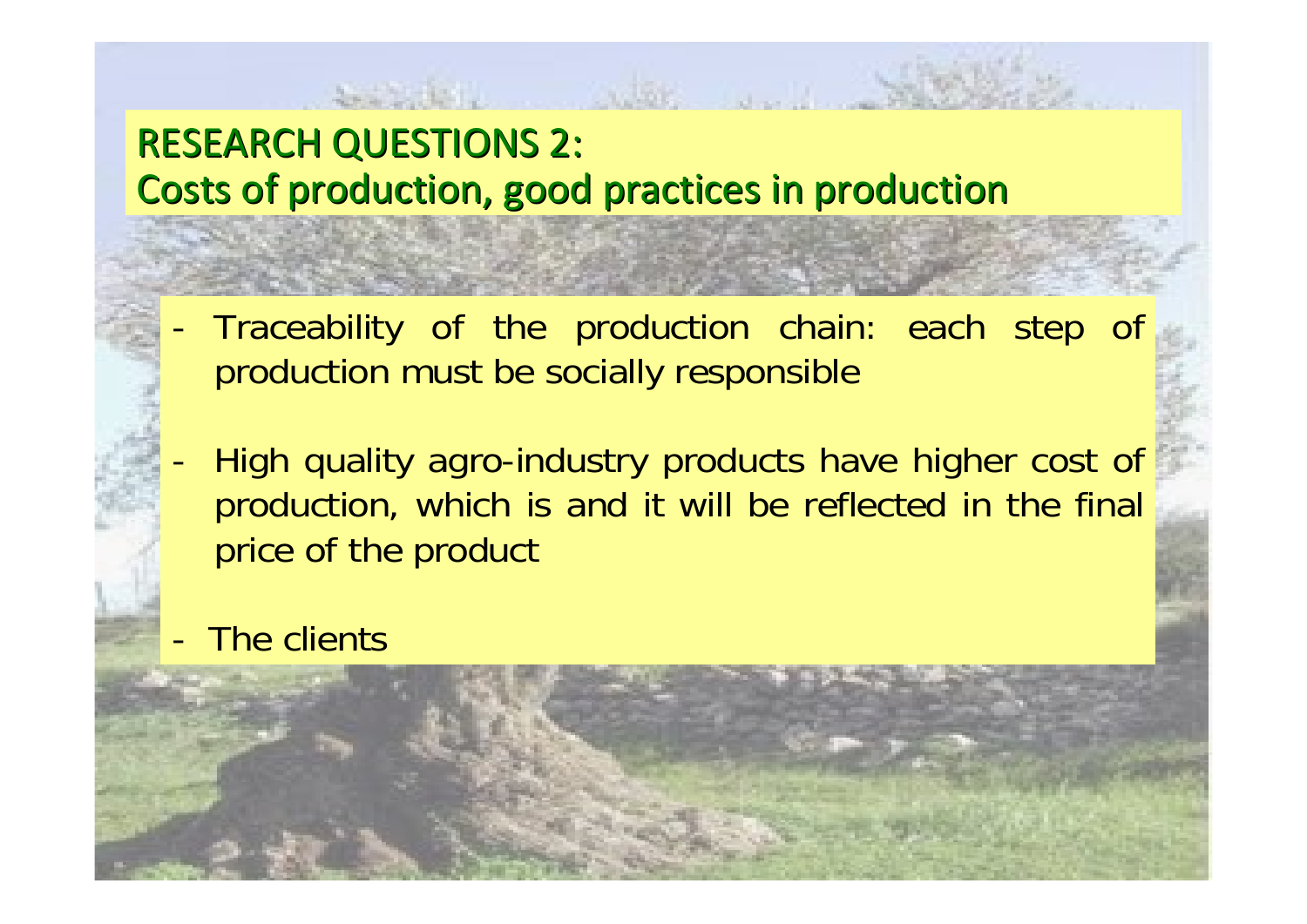#### RESEARCH QUESTIONS 3: The elements of production costs

- - Avoiding chemical aggressive products into the SRP:
	- Yearly discontinuity of crops
	- -Unequal characteristics of final products
	- -Seasonal discontinuity, and
	- -Micro-firms or small firms and scope economies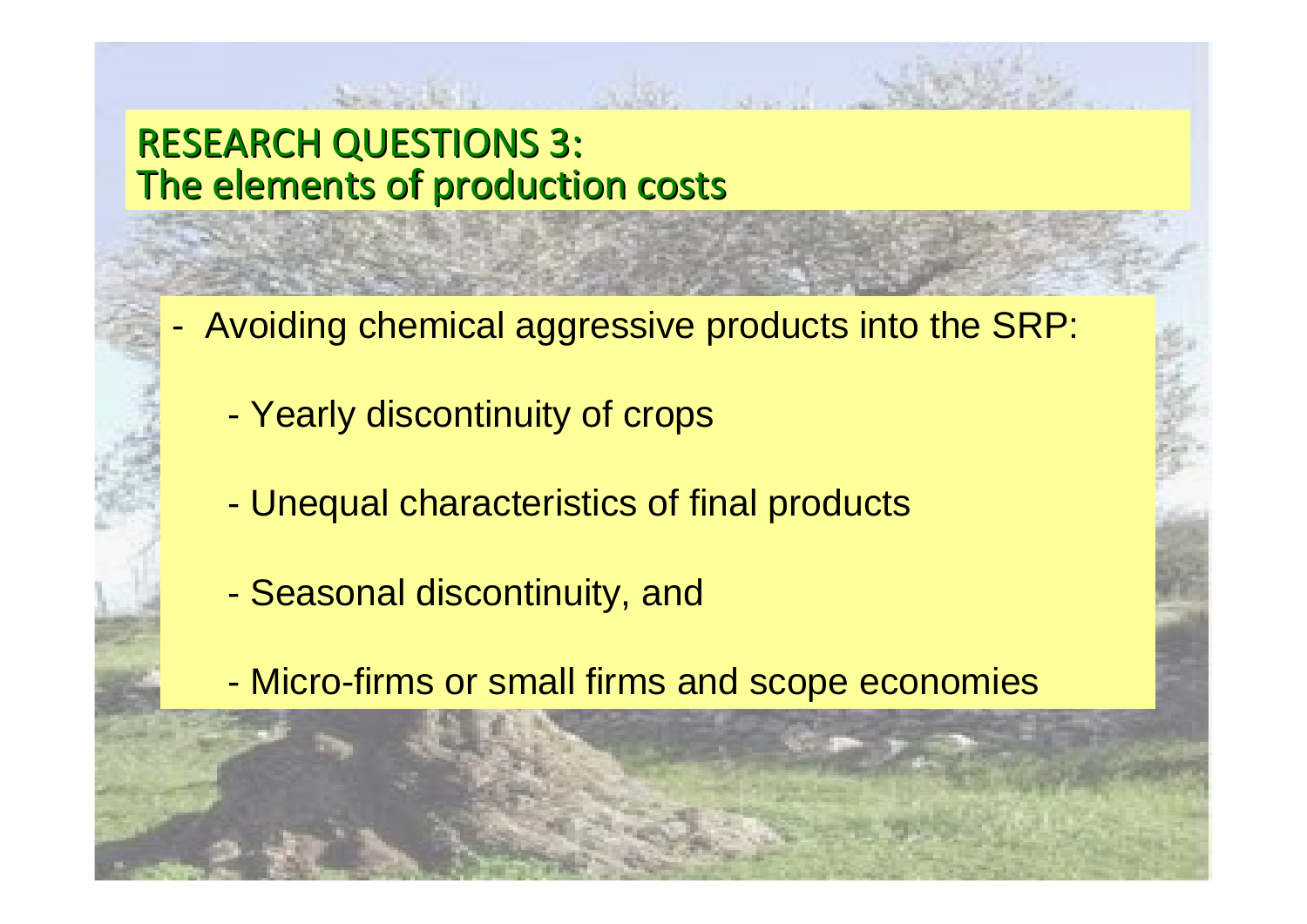#### RESEARCH QUESTIONS 4: Firms's capacity to sell SRP

Firm's capacity to sell high quality products will depend on the convincing strategies of the firm to the clients. If a firm is successful, then it will increase its:

- -Competitive advantage
- -Increasing returns of scale, and
- Market share of the firm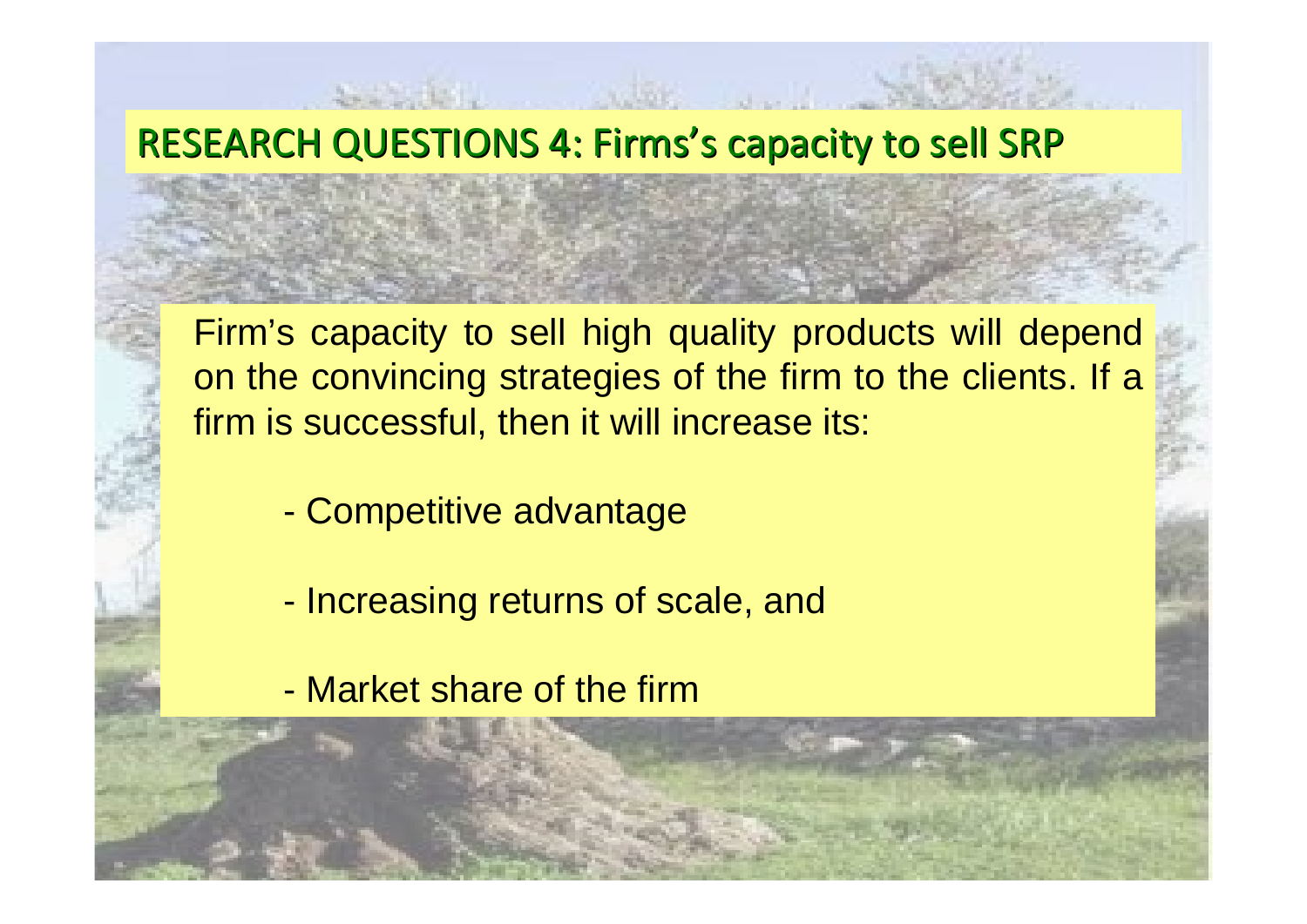# DISCUSSION OF CONCEPTS 1: Social Responsibility

#### Friedman (1970)

Individuals can be sociable responsible, not firms or managers

One way for a firm to be social responsible: to increase profits and refrain from engaging in deception and fraud. In firm's profit maximization, firm is social responsible (it is efficient (for firm and society))

#### The responsibility of corporations is "to conduct the business in accord with [shareholders'] desires, which generally will be to make as much money as possible while conforming to the basic rules of the society, both those embodied in law and those embodied in ethical custom."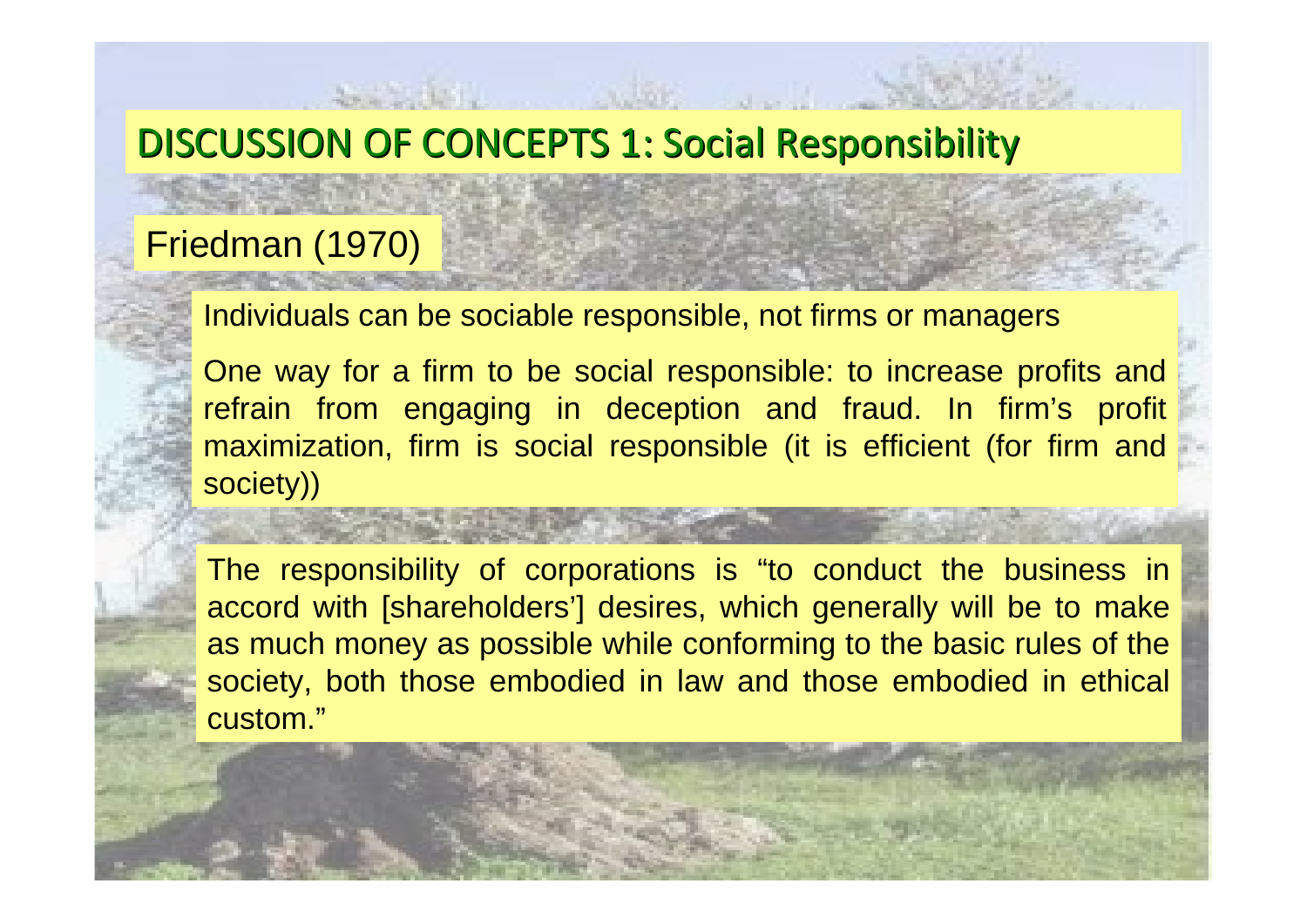# DISCUSSION OF CONCEPTS 2: Corporate Social Performance or Stakeholder Theory

#### Freeman (1984)

Corporations have an implicit obligation to give back to society

Stakeholder theory links management theory and business ethics in such a way that addresses moral values in managing and organization

It is an ethical or ideological theory which implies that an entity, whether it is a government corporation, organization or individual has a responsibility to society, but this responsibility can be "positive" or "negative" (Williams & Aguilera, 2008)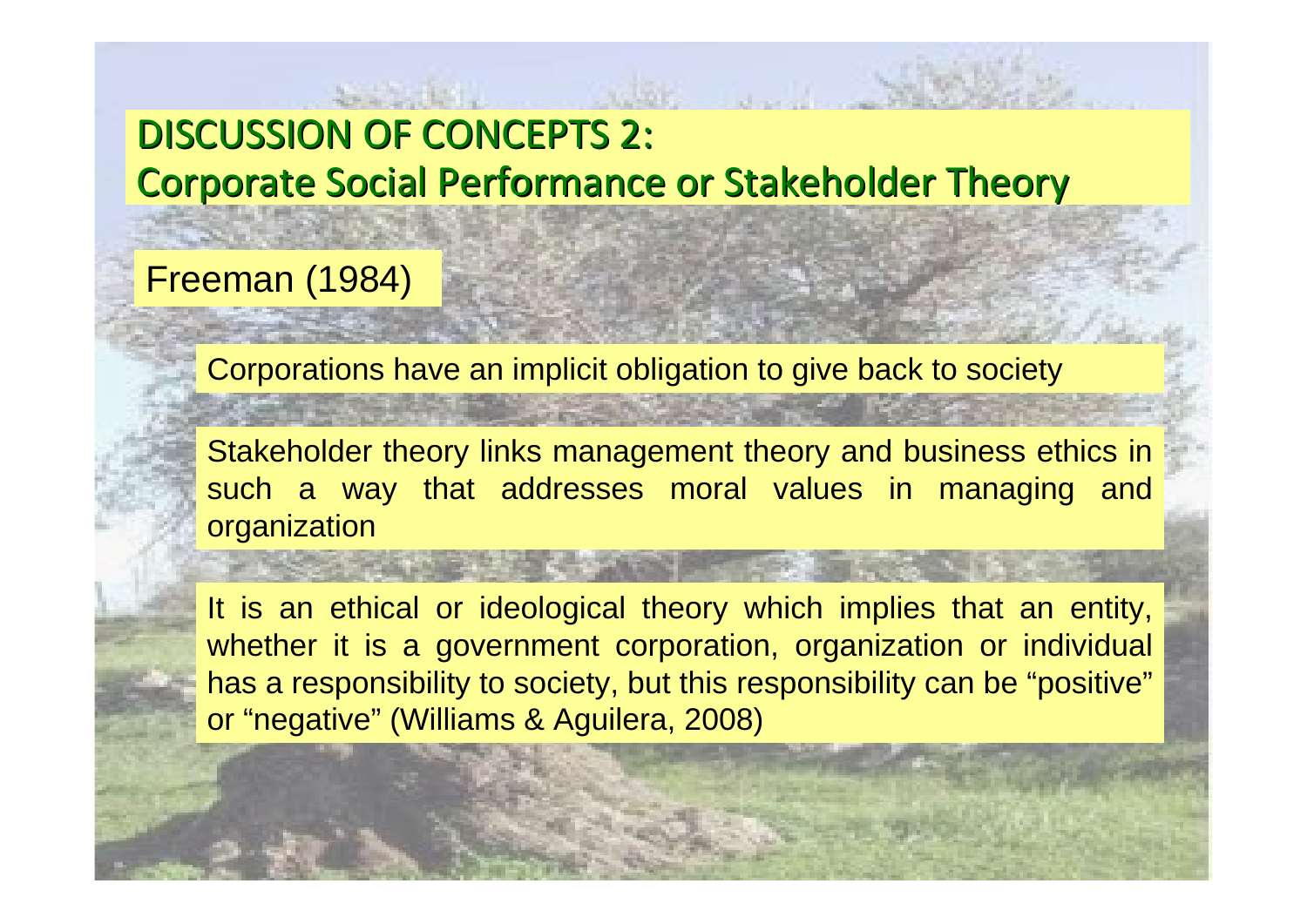DISCUSSION OF CONCEPTS 3: **Corporate Social Responsibility** 

Baron & Diermeier (2007)

Market competition includes non-market strategies

**Formal and informal norms** and regulations which vary from country to country affect market competition. Informal norms like "public sentiment" and "ethical consensus" are "tacit behavioral norms"

Forms of private non-market competition  $\longrightarrow$  reputation management/self regulation/Integration of private and public nonmarket strategies and CSR affect the level of success of a given firm

Private non-market competition strategies, which are tacit elements, are based **on building firm's reputation**, which at the same time are **structural norms based on firm's quality of inputs and control traceability of added-value-chain**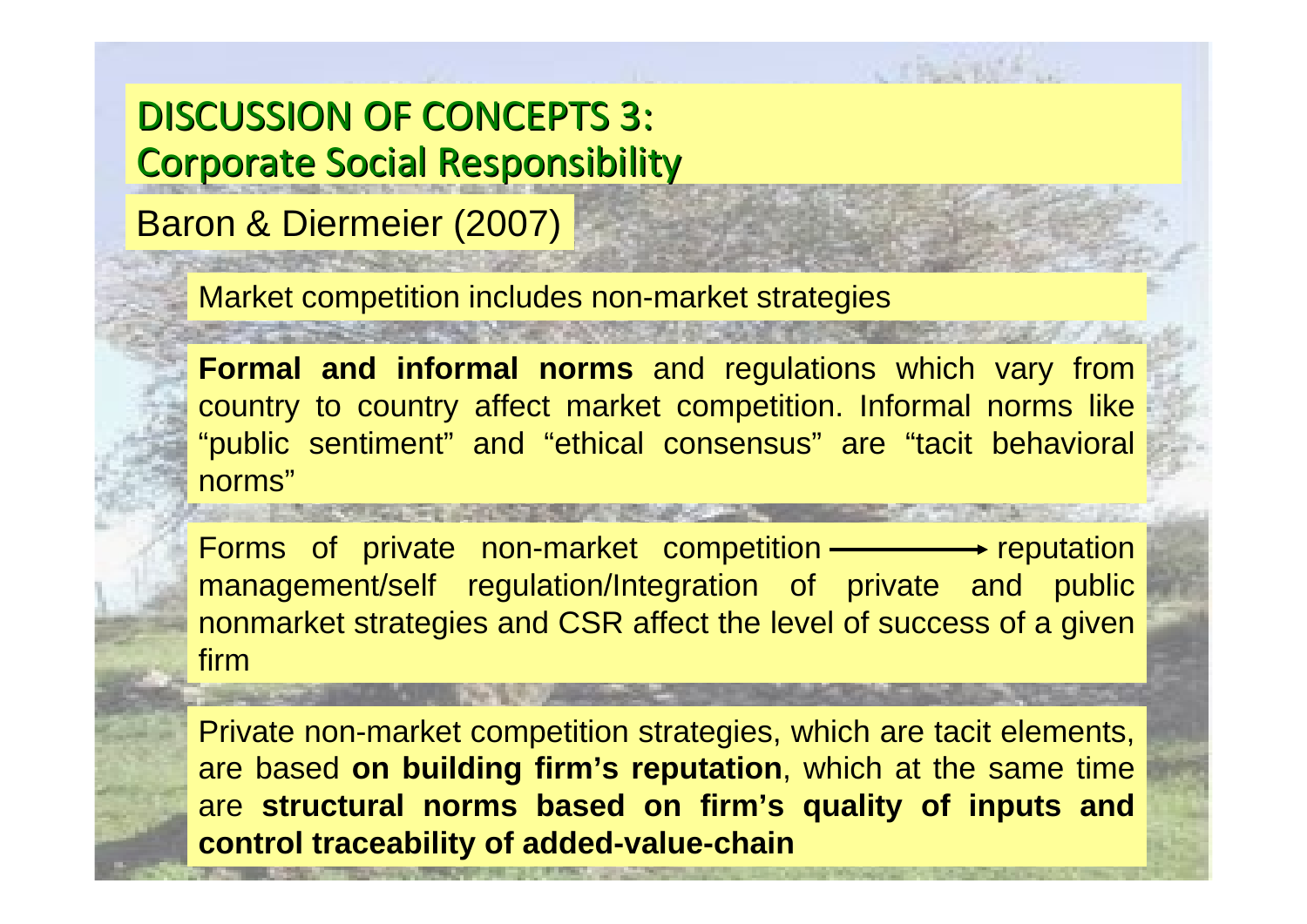### DISCUSSION OF CONCEPTS 4: Corporate Social Responsibility and non-market strategies

These links to the strategy of CSR firms, which in fact is based in proving and assessing the clients both:

-the quality of the final product and

-in the CSR good practices which would improve the level of health in population

We argue that a new paradigm of CSR firms appear in the market offering environmental friendly products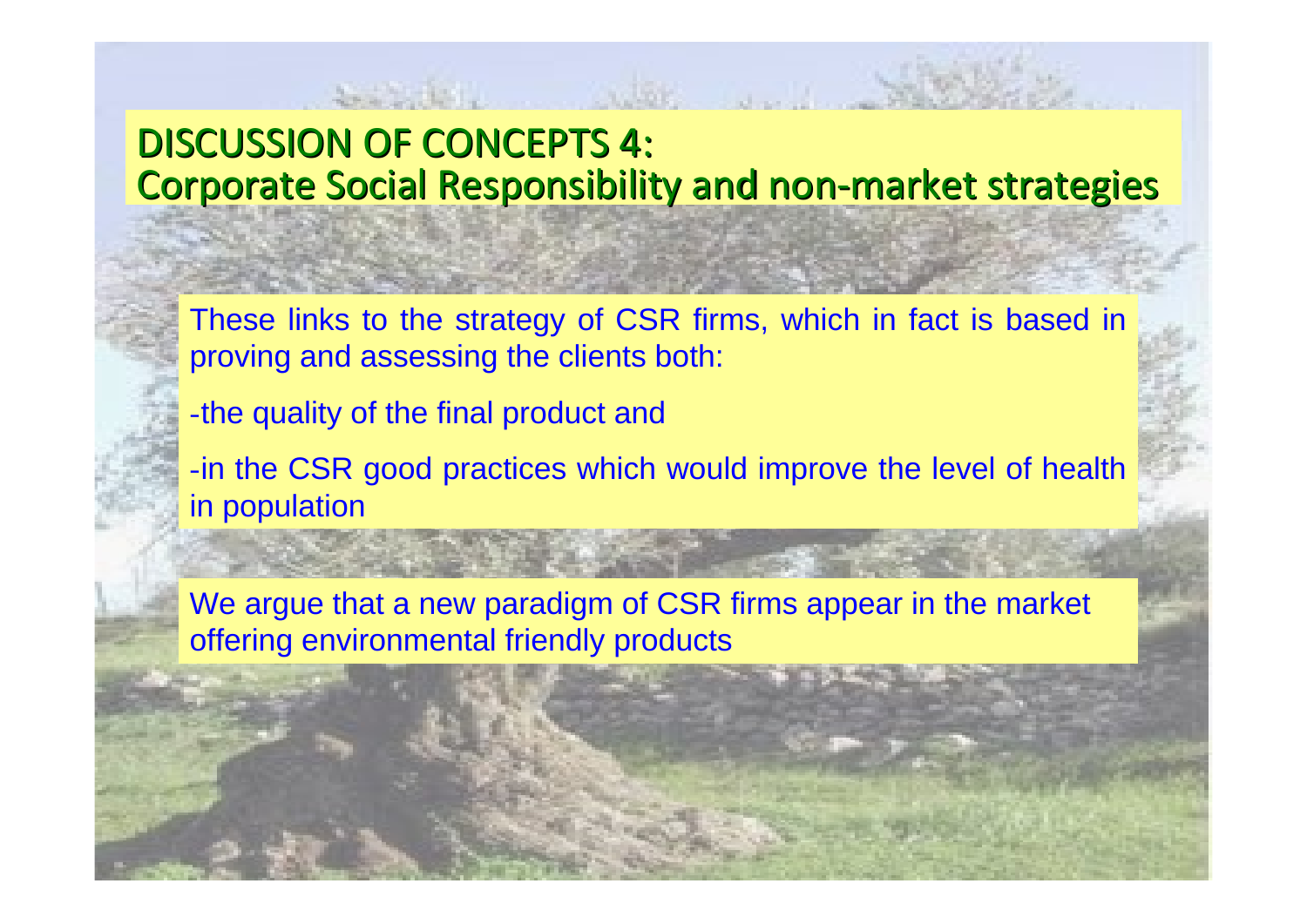# DISCUSSION OF CONCEPTS 5: Competitive Advantage and **Corporate Social Responsibility**

#### Porter & Kramer (2006)

- Most companies have already introduced improvements into the social and environmental consequences of their activities, and
- - Firms have to improve these efforts in order to increase their productivity
- - Companies have to think of corporate social responsibility in the most appropriate way to include it in order to improve each firm's strategy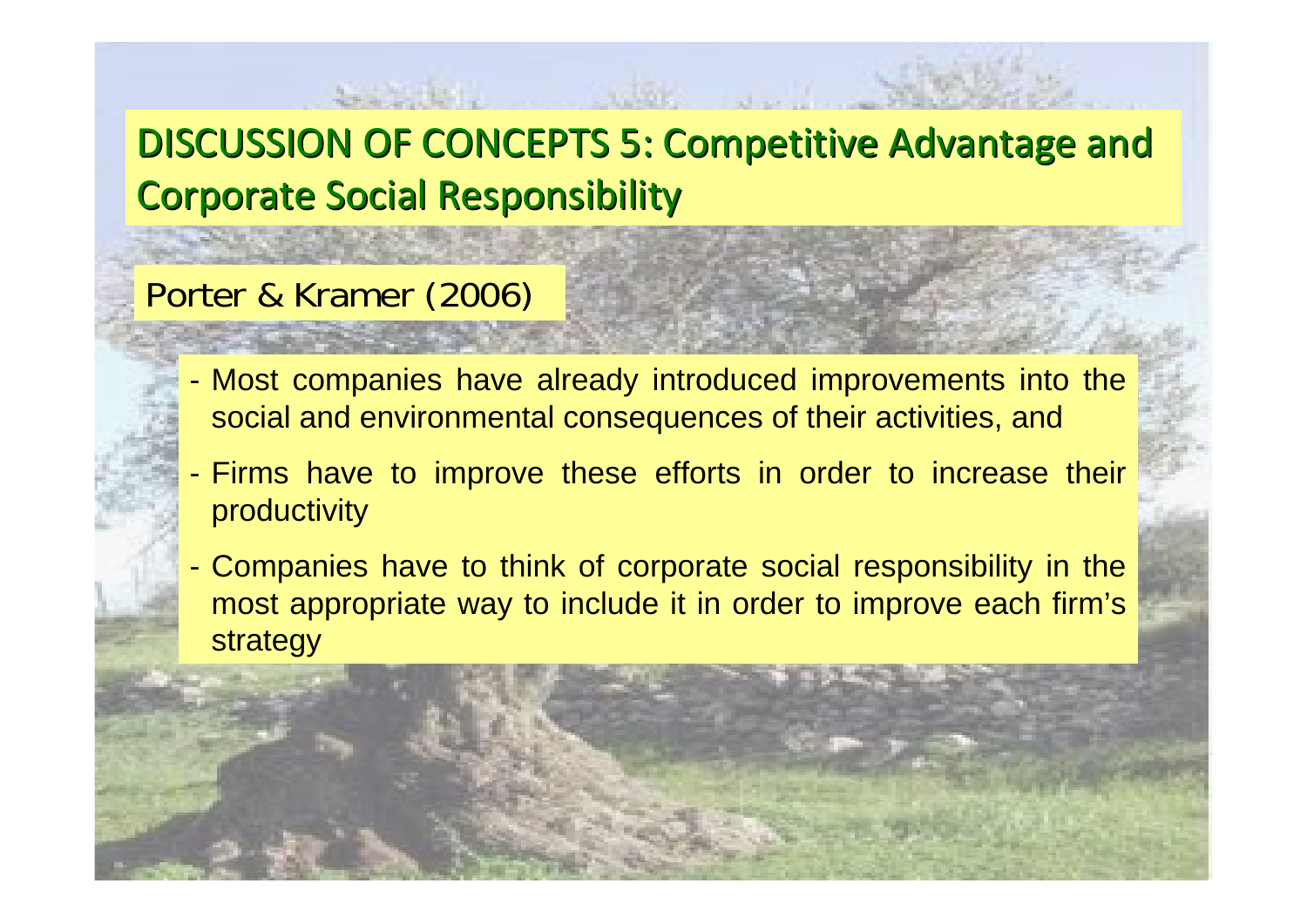#### OUR LINE OF DEBATE 1: A demand side-oriented push

We conceptualize this change as an increase of society consciousness about moral obligation and sustainability, as well as cumulative causation of "natural" products to population health. For instance a shock by demand in the supply side, made firms to reconsider their way to control the production chain in order to improve final quality product

In the twenty-one century demand side-oriented push based in "organiccultured-demand" has changed the way of consumption towards to buy "natural" products or "organic" products

Firms have to respond to this new demand, offering client-organicoriented products, in which firms have to take actions in order to make sociably responsible decisions during the production process to generate organic products

This process increases cost of production and final price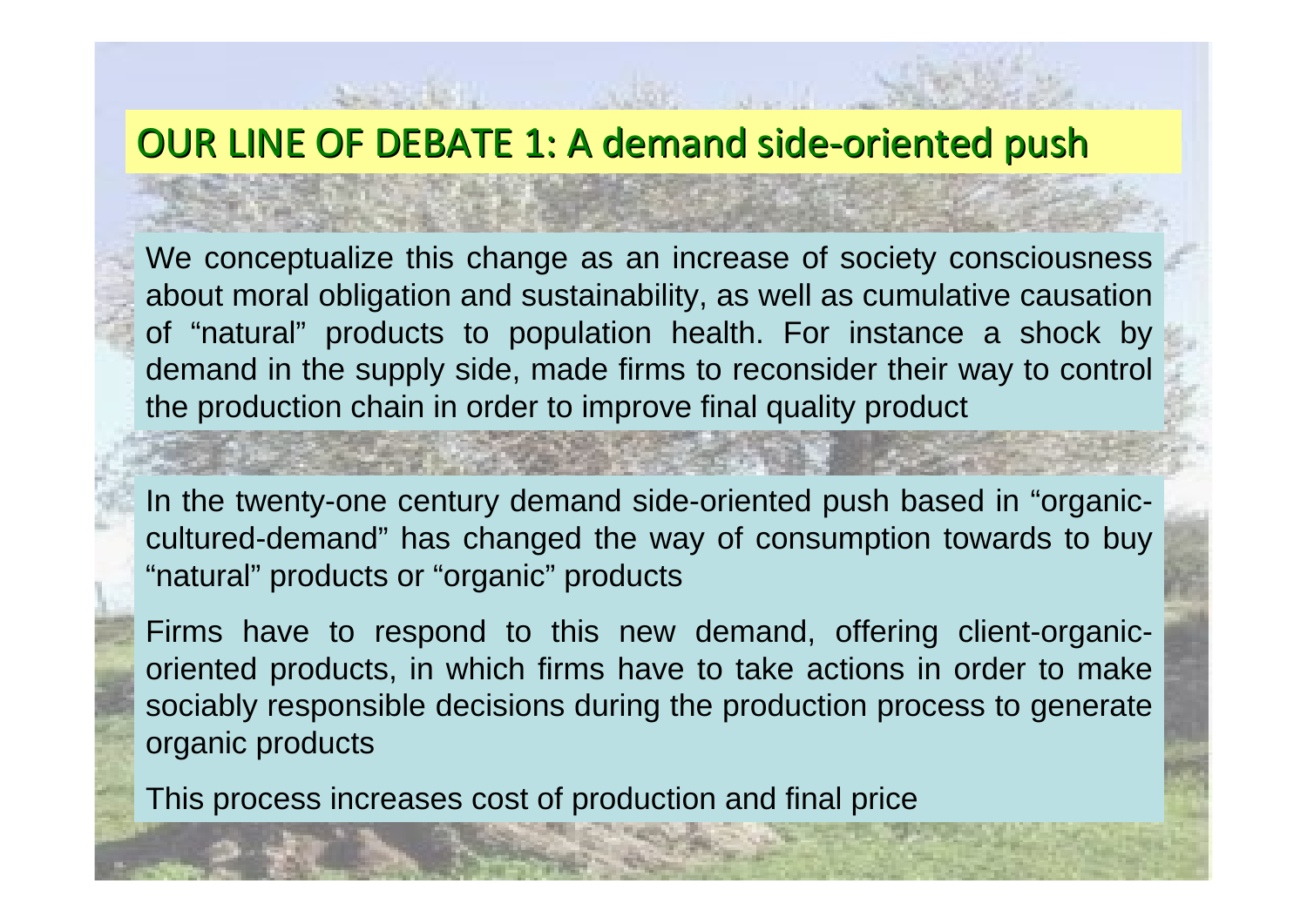# OUR LINE OF DEBATE 2: Environmental friendly products and reputation of a firm

Firms start to restructure or new firms appear in the market offering environmental friendly products

Conceptually, a new system of production seems to be built incorporating sustainability in all parts of the production chain

What do we mean by sustainability or by "natural" or by "organic"?

- - A lot of discussion is done in sustainability that relates this line of thought.
- - Most of the social disciplines approach to this line of thought from various perspectives and addressing to different issues and levels of corporation, and institutions; but
- Not so much at the level of small or micro-firm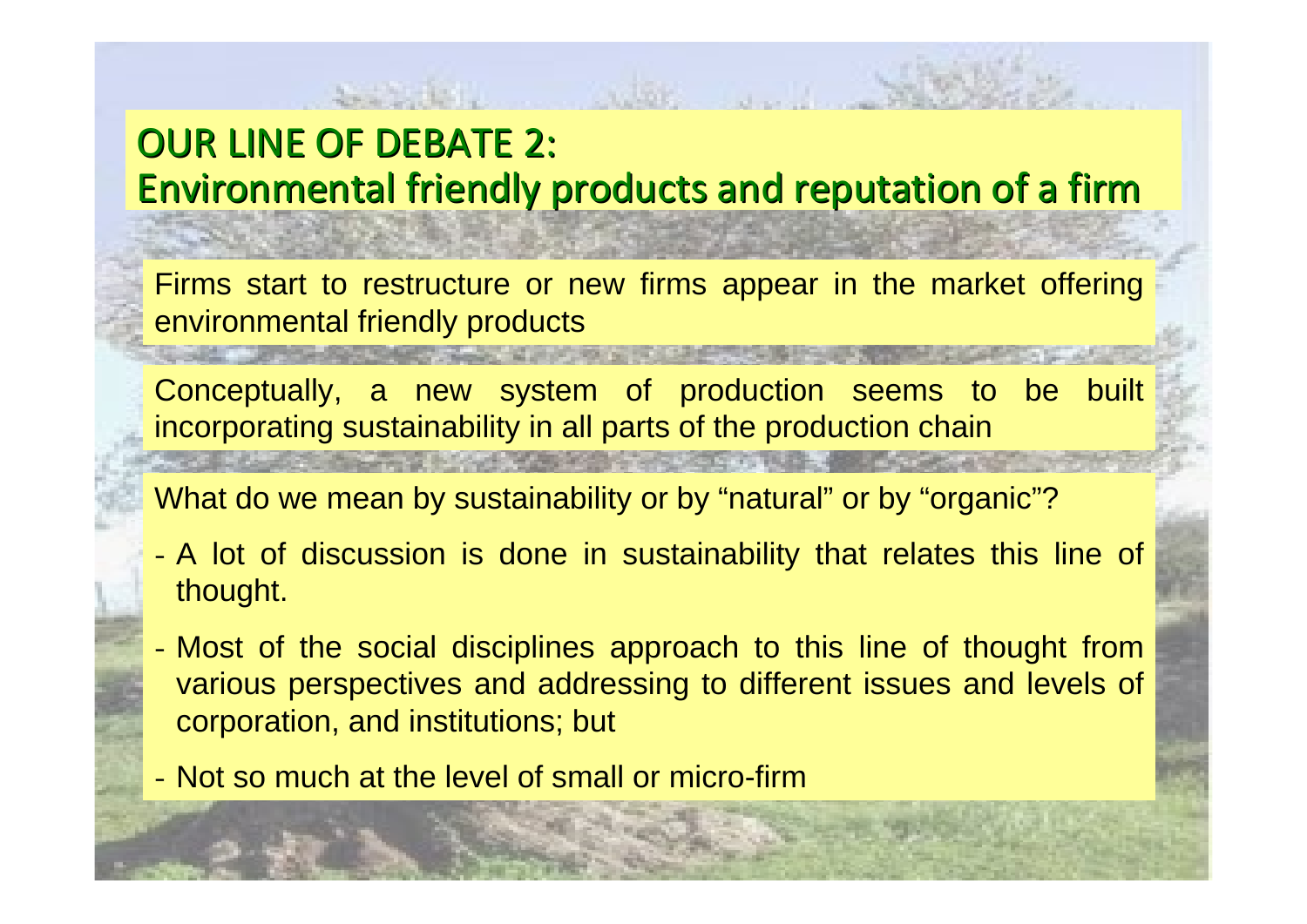# OUR LINE OF DEBATE 3: Environmental friendly products and reputation of a firm

Corporations and firms have to make a turn, in order to respond to demand. But also have to construct their **reputation**

How?

- -**Giving signals** of sociality friendly voluntary donations, or
- - Creating new lines of products "organically" sustainable in response to social pressure, and
- - Then, **demonstrating their reputation** to demand by advertising their good practices in the production line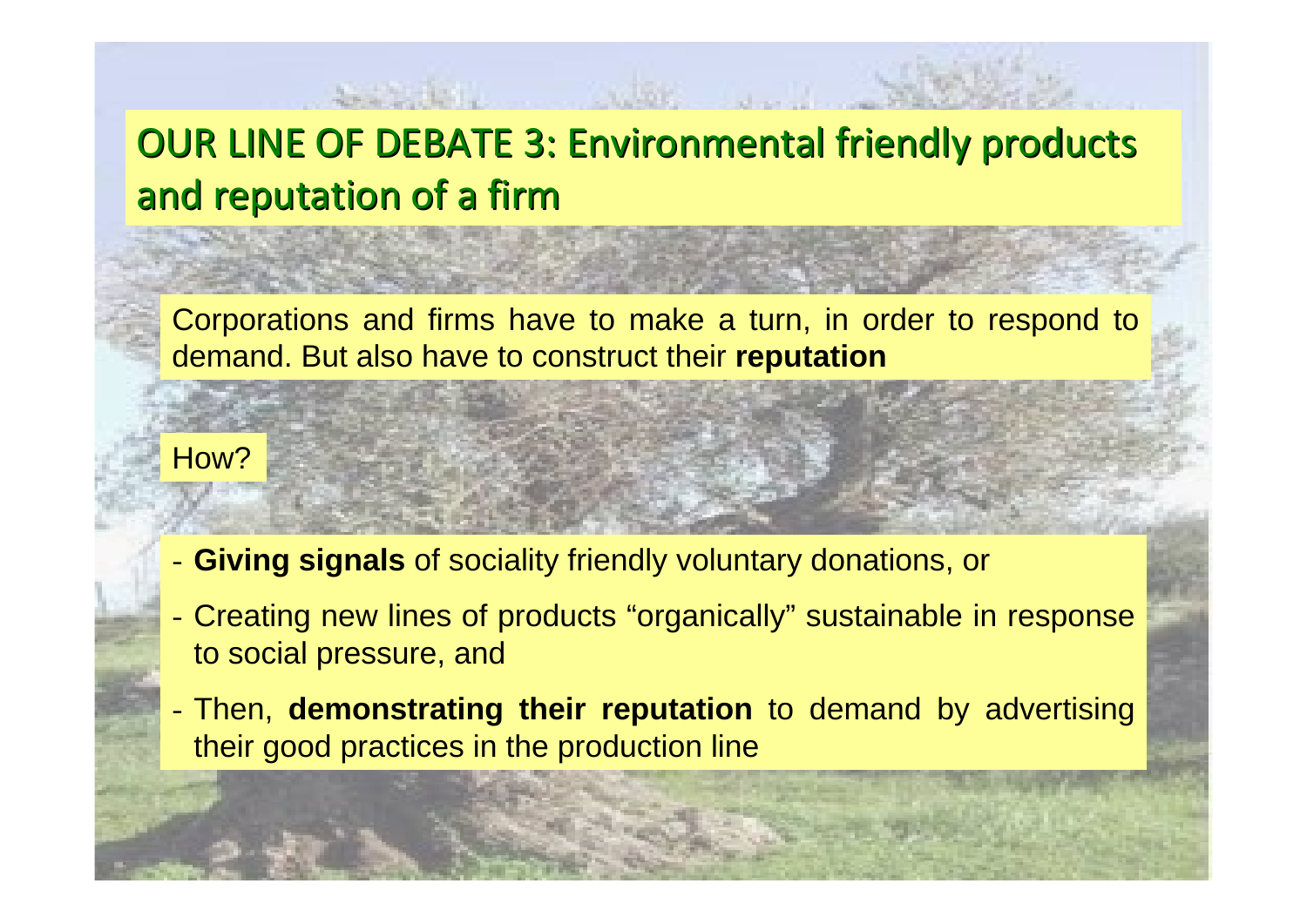# STUDY CASE: EL PERELLÓ (BAIX EBRE)





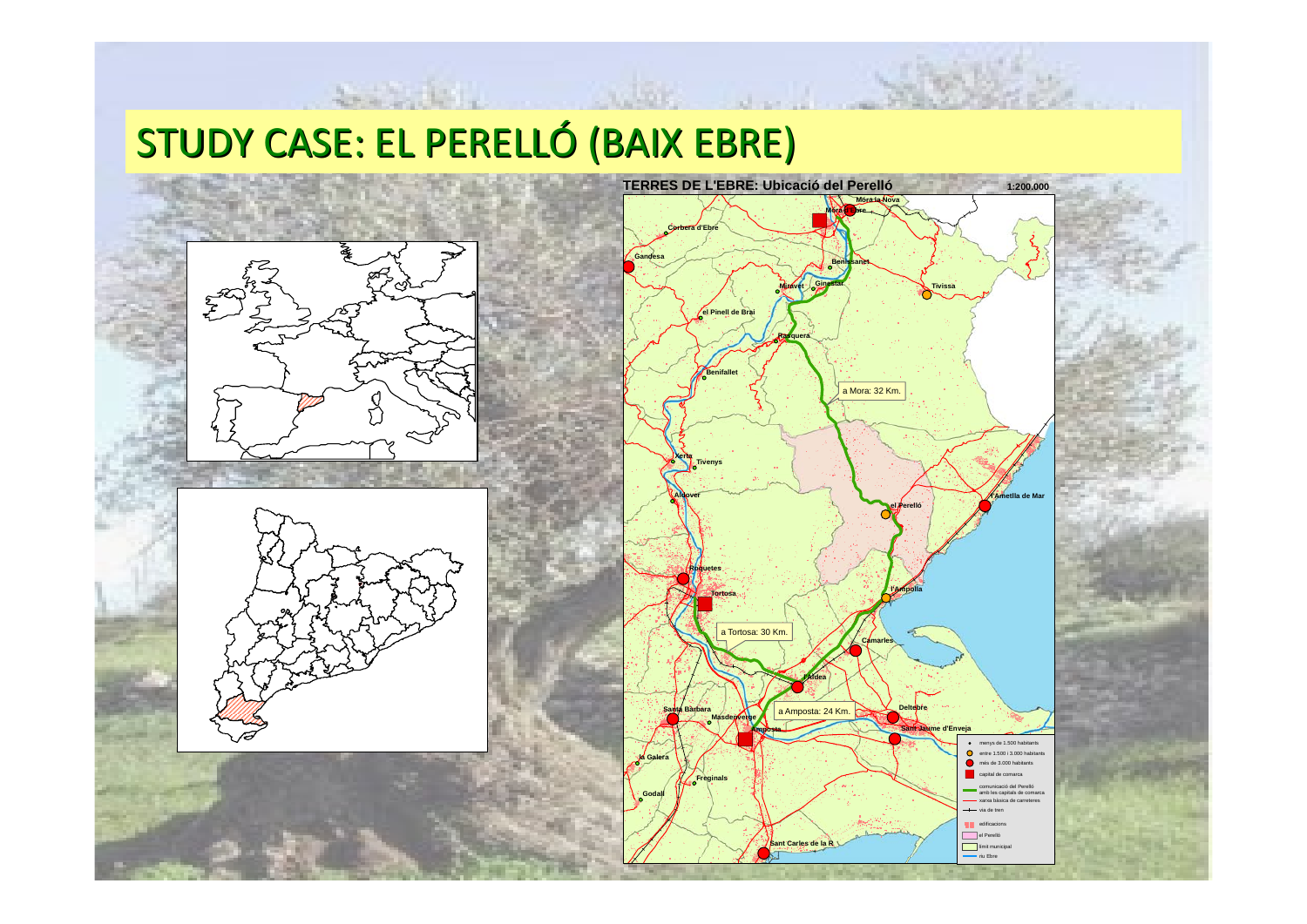#### STUDY CASE: Entrepreneurs approach

"I do grow olives without any chemicals fertilizers; the issue here is when you take the harvest production to the cold press mill, and the producer before you has brought his production to the mill and he used these chemical products… Can I further say that my olive oil is organically grown?"

"Also, what about neighborhood effects? I do not use chemical fertilizers; but my farm neighbor does. It is a very windy region and win could carry non-desirable fertilization to my trees"

"When rainy water runs to mi field also carries not-wanted products which are absorbed by my "organic trees" How can I claim then organically grown harvest?"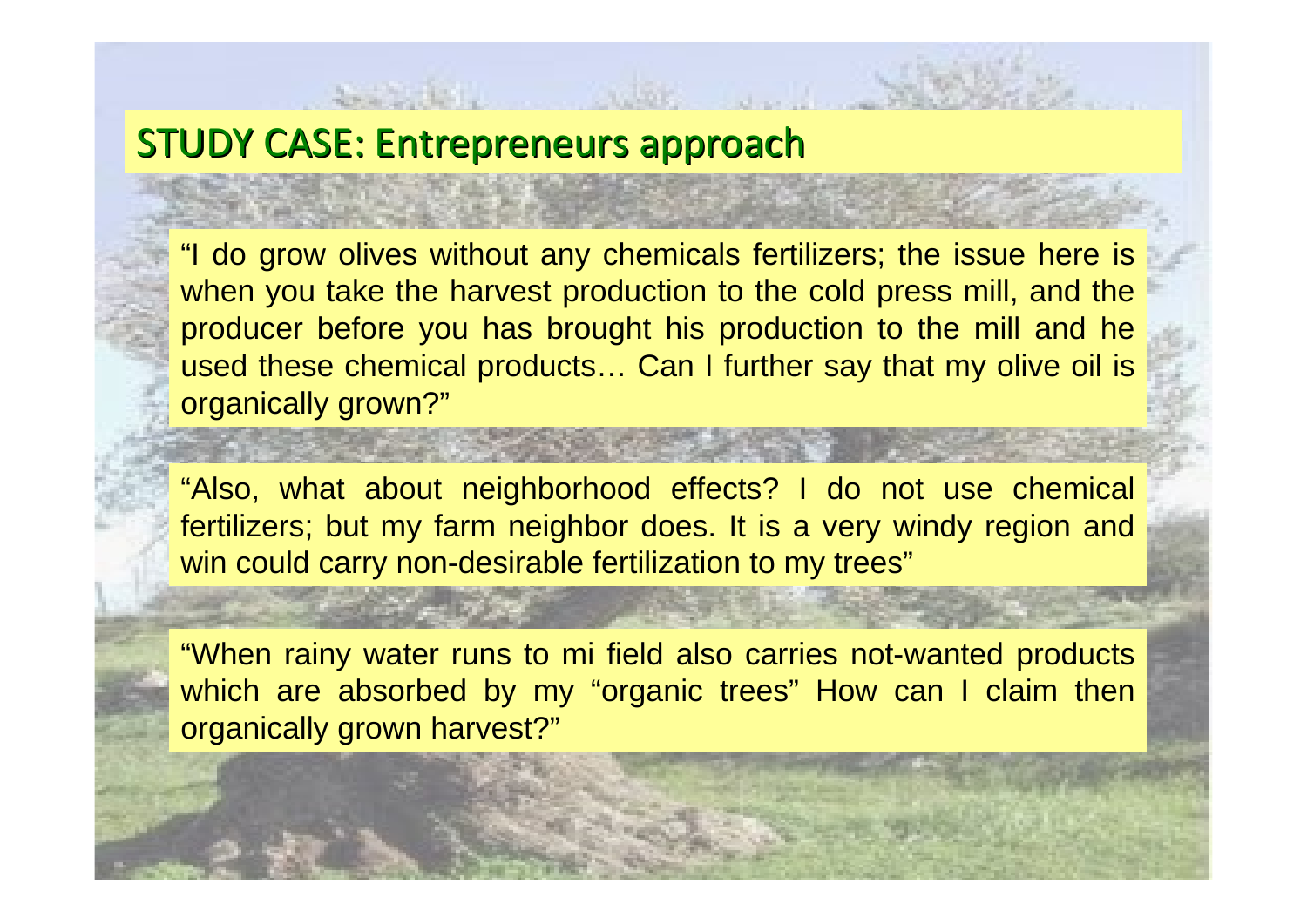# OVERARCHING QUESTIONS

- - How do producers have to incorporates sustainability in all parts of production chain?
- -How do value-added chain has to adapt to new firm structure?
- -What do we mean by sustainability or by "natural" or by "organic"?
- -What do corporations turn to respond to demand?
- -How they construct their reputation?

-

…

- How they create new lines of products "organically" and sustainable in response to social pressure?